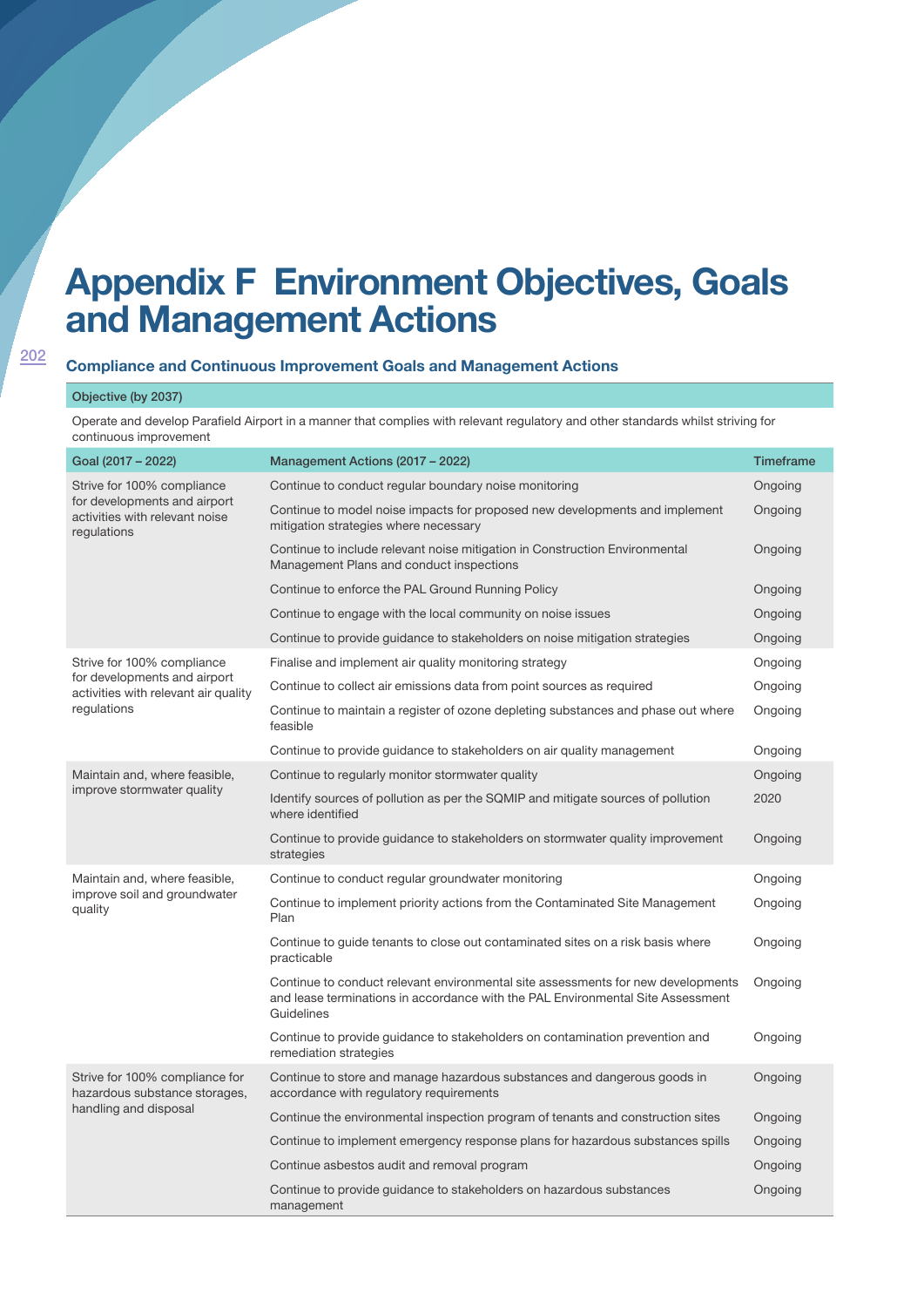# **Sustainable Development Goals and Management Actions**

| Objective (by 2037)                                                                                                         |                                                                                                                                                                           |                  |
|-----------------------------------------------------------------------------------------------------------------------------|---------------------------------------------------------------------------------------------------------------------------------------------------------------------------|------------------|
|                                                                                                                             | Develop Parafield Airport through quality buildings of contemporary, sustainable design<br>Manage PAL facilities in a manner that minimises cost and natural resource use |                  |
| Goal (2017-2022)                                                                                                            | Management Actions (2017-2022)                                                                                                                                            | <b>Timeframe</b> |
| Design, construct and manage<br>PAL assets to meet targets aligned<br>to key Sustainability Performance<br>Indicators (SPI) | Encourage and facilitate design and construction of buildings and infrastructure<br>beyond BCA requirements where feasible                                                | Ongoing          |
|                                                                                                                             | Measure PAL's asset operation in alignment with Sustainability Performance<br>Indicators (SPI)                                                                            | Ongoing          |
|                                                                                                                             | Create a reporting tool to convey asset management results                                                                                                                | 2020             |
|                                                                                                                             | Improve building performance through cost-effective improvements to operation<br>and maintenance practices                                                                | Ongoing          |
|                                                                                                                             | Encourage the adoption of green leases where appropriate                                                                                                                  | 2020             |
| Embed principles of stewardship<br>into corporate processes and<br>through the supply chain                                 | Encourage customers, partners and suppliers to adopt sustainability principles and<br>practices                                                                           | 2020             |
|                                                                                                                             | Promote stewardship initiatives throughout the supply chain through preferred<br>'suppliers of choice'                                                                    | 2020             |
|                                                                                                                             | Incorporate SPIs into standard works contracts                                                                                                                            | 2022             |

# **Reduced Energy Consumption Goals and Management Actions**

| Objective (2037)                                                                                                              |                                                                                                                                    |                         |                  |
|-------------------------------------------------------------------------------------------------------------------------------|------------------------------------------------------------------------------------------------------------------------------------|-------------------------|------------------|
| Minimise future electricity load growth through energy conservation measures and renewable energy                             |                                                                                                                                    |                         |                  |
| Goal (2017-2022)                                                                                                              | <b>Management Actions (2017-2022)</b>                                                                                              | <b>Responsibility</b>   | <b>Timeframe</b> |
| Reduce electricity consumption in<br>buildings owned and occupied by PAL<br>(10% of 2017 levels by 2022)                      | Implement Carbon Management Plan and maintain ACI<br>Level 2 accreditation                                                         | PAL/Contractors         | 2020             |
|                                                                                                                               | Implement Carbon Management Plan and obtain ACI<br>Level 3 accreditation                                                           | PAL/Contractors         | 2020             |
|                                                                                                                               | Continue to assess feasibility of renewable energy<br>installations                                                                | PAL/Contractors         | 2020             |
| Increase proportion of PAL's electricity<br>consumption from on-airport renewable<br>energy generation (40% of total by 2022) | Install battery storage where economically feasible                                                                                | PAL/Contractors         | 2022             |
| Encourage tenants to implement energy<br>efficiency measures                                                                  | Develop tools and provide guidance to tenants on<br>techniques for measuring emissions and reducing<br>energy consumption          | PAL/State<br>Government | 2020             |
|                                                                                                                               | Run specialist information sessions on opportunities for<br>purchasing green energy and participating in carbon<br>off-set schemes | PAL/Tenants             | 2022             |
|                                                                                                                               | Provide support to tenants who are filing funding<br>applications for energy efficiency projects                                   | PAL/Tenants             | 2022             |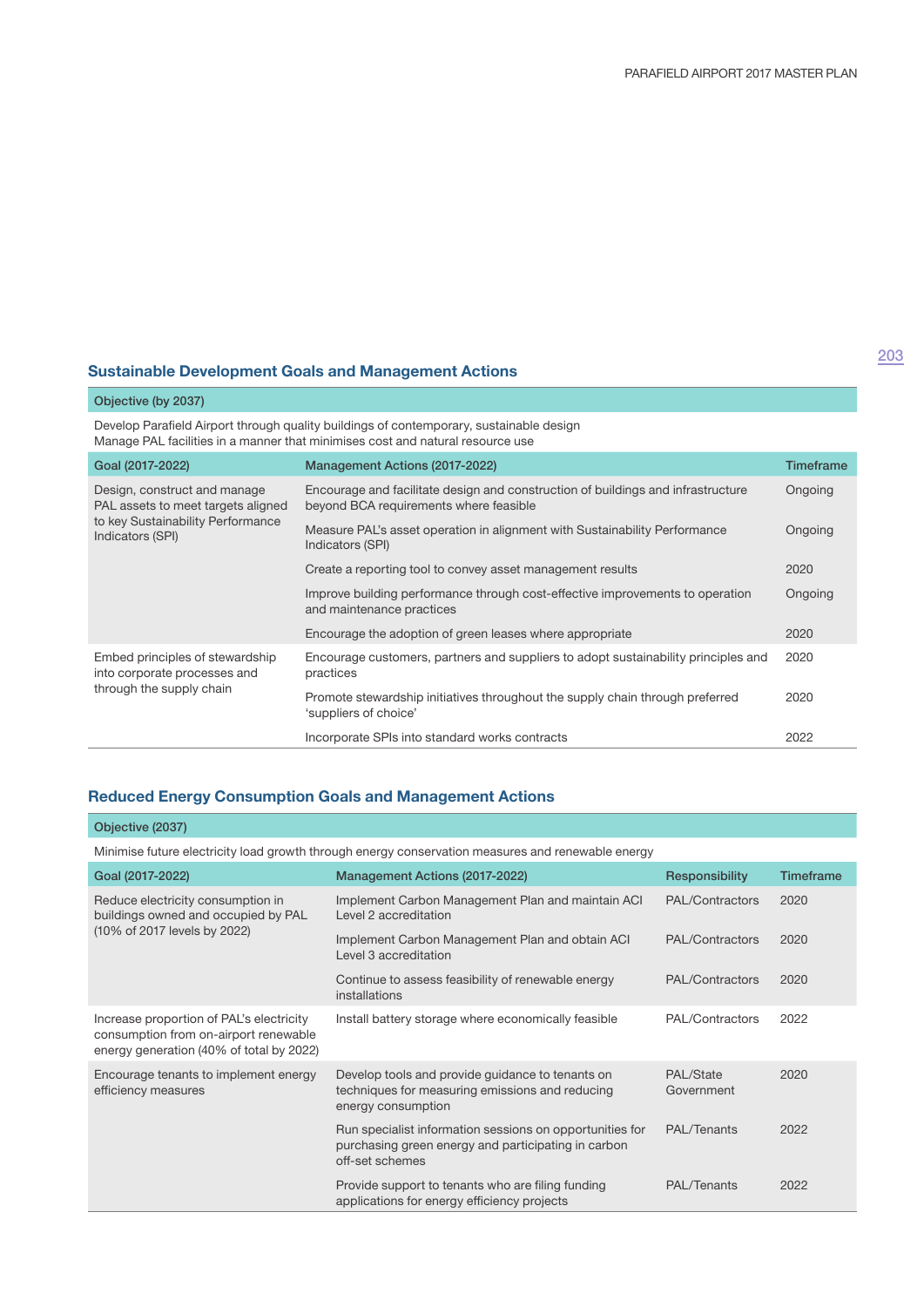## **Reduced Carbon Footprint Goals and Management Actions**

#### Objective (2037)

Minimise PAL's carbon footprint

Influence and guide other airport users to reduce their carbon footprint Adapt to future climate change impacts

| Goal (2017-2022)                                                                                                                                   | Management Actions (2012-2017)                                                                                                             | Responsibility | Timeframe |
|----------------------------------------------------------------------------------------------------------------------------------------------------|--------------------------------------------------------------------------------------------------------------------------------------------|----------------|-----------|
| Reduce PAL's company carbon footprint<br>(30% of 2017 levels by 2022)                                                                              | Continue annual measurement of the company carbon<br>footprint                                                                             | <b>PAL</b>     | Ongoing   |
|                                                                                                                                                    | Detail and enforce minimum energy efficiency standards<br>for all equipment, including motor vehicles, in the<br>company purchasing policy | <b>PAL</b>     | 2020      |
| Encourage and, where feasible, facilitate<br>tenants to measure and reduce their<br>carbon footprint                                               | Support and facilitate fuel reduction initiatives by aircraft<br>operators where possible                                                  | PAL/Operators  | 2020      |
|                                                                                                                                                    | Encourage adoption of cleaner lower carbon aircraft                                                                                        | PAL/Operators  | 2022      |
| Improve PAL's preparedness against<br>the likely impacts of climate change on<br>infrastructure and operations                                     | Continue to implement the Climate Adaptation Plan                                                                                          | <b>PAL</b>     | 2020      |
|                                                                                                                                                    | Incorporate, where required, new pavement and building<br>standards into development and construction quidelines                           | <b>PAL</b>     | 2022      |
| Strive to increase the proportion of airport<br>visitors and tenants using alternative<br>forms of transport or changing their<br>transport habits | Develop a Bicycle / Pedestrian Access and Safety Plan for<br>the airport                                                                   | PAL            | 2020      |

#### **Reduced Potable Water Consumption Goals and Management Actions**

**Objective (2037)**

Minimise the proportion of potable water consumption at Parafield Airport

| Goal (2017-2022)                                                                                            | <b>Management Actions (2017-2022)</b>                                                                                                  | <b>Responsibility</b>         | Timeframe |
|-------------------------------------------------------------------------------------------------------------|----------------------------------------------------------------------------------------------------------------------------------------|-------------------------------|-----------|
| Reduce mains water<br>consumption in buildings owned<br>and occupied by PAL (10% of<br>2017 levels by 2022) | Continue to seek opportunities for implementing water efficiency<br>and water sensitive urban design principles                        | PAL/<br>Contractors           | Ongoing   |
|                                                                                                             | Continue to update the water meter network to improve data<br>accuracy, where required, and identify leaks                             | PAL/<br>Contractors           | Ongoing   |
| Increase the number of<br>connections made to non-<br>potable water sources, where<br>practicable           | Continue to seek to connect irrigation to City of Salisbury's recycled<br>water network                                                | PAL/Council                   | 2020      |
|                                                                                                             | Encourage new developments to connect to the recycled water<br>network                                                                 | PAL/<br><b>Developers</b>     | 2020      |
|                                                                                                             | All new developments to incorporate water sensitive urban design<br>features such as rainwater tanks or other water harvesting systems | Tenants/<br><b>Developers</b> | 2020      |
| Increase the number tenants<br>implementing water efficiency<br>measures, where possible                    | Continue to identify high water-use tenants                                                                                            | <b>PAL</b>                    | Ongoing   |
|                                                                                                             | Continue to develop tools and provide guidance to tenants on<br>techniques for measuring and reducing water consumption                | PAL/Tenants                   | Ongoing   |
|                                                                                                             | Run specialist information sessions on opportunities for water<br>harvesting and efficiency                                            | PAL/Tenants                   | Ongoing   |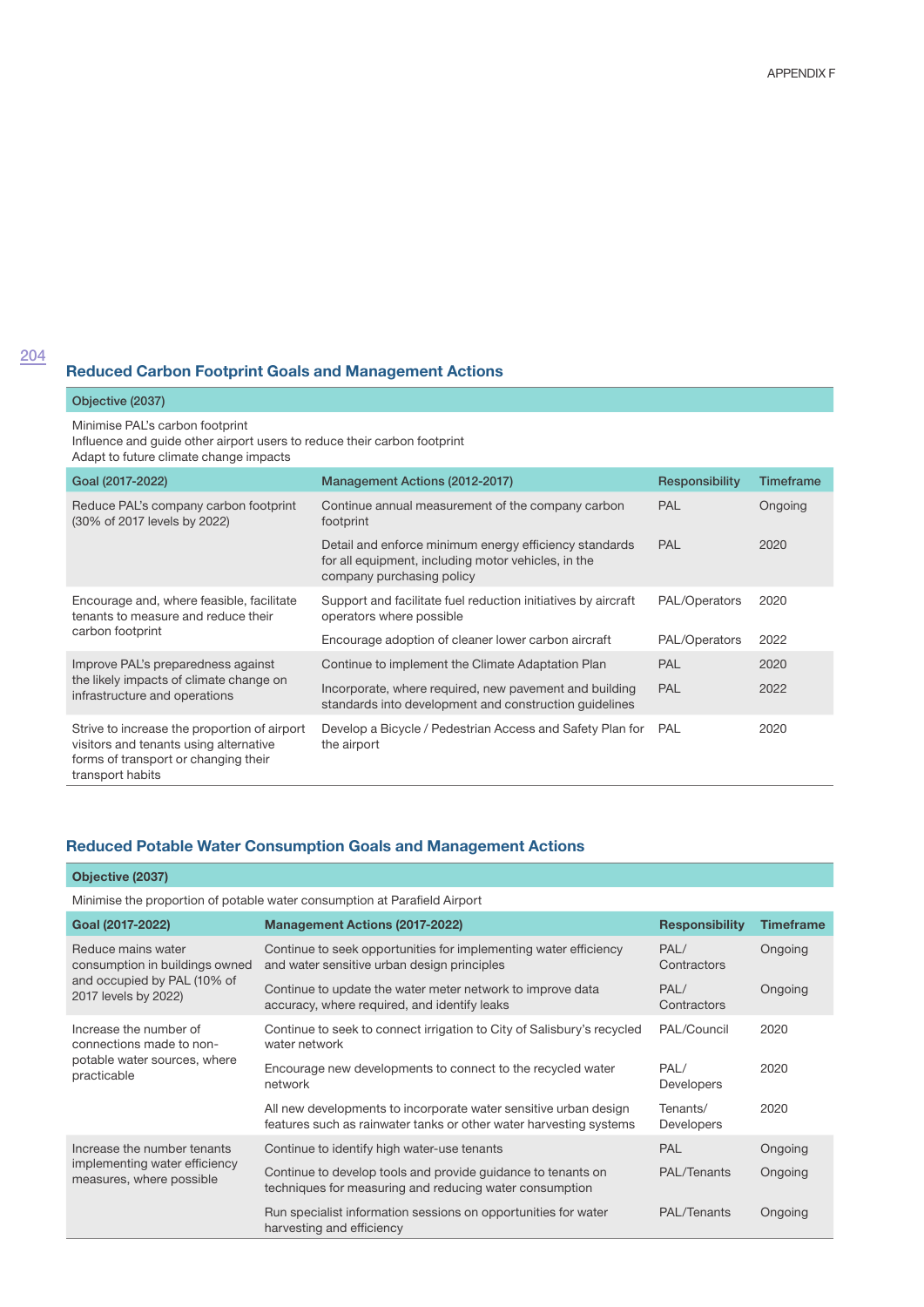#### **Increased Waste Diversion Goals and Management Actions**

#### Objective (2037) Increase the proportion of airport waste diverted from landfill Goal (2017-2022) Management Actions (2017-2022) Responsibility Timeframe PAL Management Centre to remain a zero-waste facility by 2022 Assess options for recycling of dumped waste PAL/ **Contractors** 2020 Continue to run a Waste Management Strategy **PAL** 2022 Improve environmental purchasing program Include green principles in revision of PAL procurement process PAL 2020 Run a staff education campaign on green purchasing PAL PAL 2020 Increase waste reuse and recycling, where feasible Run a tenant awareness campaign on the opportunities and benefits of effective green purchasing and waste management PAL/Tenants 2020 Continue to support airport tenants to expand their waste avoidance, reuse and recycling programs PAL/Tenants 2022 Continue to encourage recycling and rejuvenation of demolition and construction waste PAL/ **Contractors** 2022 Develop guidelines on recyclable construction materials **PAL** PAL 2020

#### **Land and Heritage Goals and Management Actions**

#### Objective (2037)

Conserve places of significant natural, indigenous and heritage value Enhance biodiversity, in particular within the Vernal Pools Conservation Zone Mitigate the risk of flooding

Encourage community partnerships

| Goal (2017-2022)                                                                                                       | Management Actions (2012-2017)                                                                                                                                                                     | <b>Timeframe</b> |
|------------------------------------------------------------------------------------------------------------------------|----------------------------------------------------------------------------------------------------------------------------------------------------------------------------------------------------|------------------|
| Increase the proportion of<br>native, endemic flora to exotic<br>flora within the VPCZ (20% of<br>2017 levels by 2022) | Continue to implement the VPCZ Management Plan and revegetate the upland areas                                                                                                                     | Ongoing          |
|                                                                                                                        | Assess options to incorporate a boardwalk and interpretation signage in the VPCZ                                                                                                                   | 2022             |
|                                                                                                                        | Continue to regularly monitor flora and fauna in the VPCZ                                                                                                                                          | Ongoing          |
|                                                                                                                        | Continue to apply biodiversity no net loss policy to VPCZ                                                                                                                                          | Ongoing          |
| Increase the annual number<br>of native species planted on<br>airport                                                  | Continue to expand replanting of the open stormwater network                                                                                                                                       | Ongoing          |
|                                                                                                                        | Identify sources of pollution as per the SQMIP and mitigate sources of pollution where<br>identified                                                                                               | 2022             |
|                                                                                                                        | Partner with external stakeholders to support a biodiversity program in Council<br>controlled easements or drains adjacent the airport                                                             | 2020             |
|                                                                                                                        | Continue to implement the PAL Landscape Guidelines                                                                                                                                                 | Ongoing          |
| Establish a holistic heritage<br>management framework                                                                  | Continue to implement the Heritage Management Strategy based on the findings of<br>heritage surveys and the ATC Tower's listing on the Commonwealth Heritage Register                              | Ongoing          |
|                                                                                                                        | Develop Heritage Management Plans, where required                                                                                                                                                  | Ongoing          |
|                                                                                                                        | Continue to implement procedures for identifying and protecting archaeological<br>artefacts                                                                                                        | Ongoing          |
|                                                                                                                        | Continue to provide avenues for consultation between PAL and the Kaurna people                                                                                                                     | Ongoing          |
| Mitigate flood risk                                                                                                    | Continue to engage with external stakeholders on flooding                                                                                                                                          | Ongoing          |
|                                                                                                                        | Continue to implement Climate Adaptation Plan                                                                                                                                                      | Ongoing          |
| <b>Community Partnerships</b>                                                                                          | Be a good neighbour to the surrounding residents and businesses<br>Support economic development in northern Adelaide<br>Increase outreach with tenants and the community related to sustainability | Ongoing          |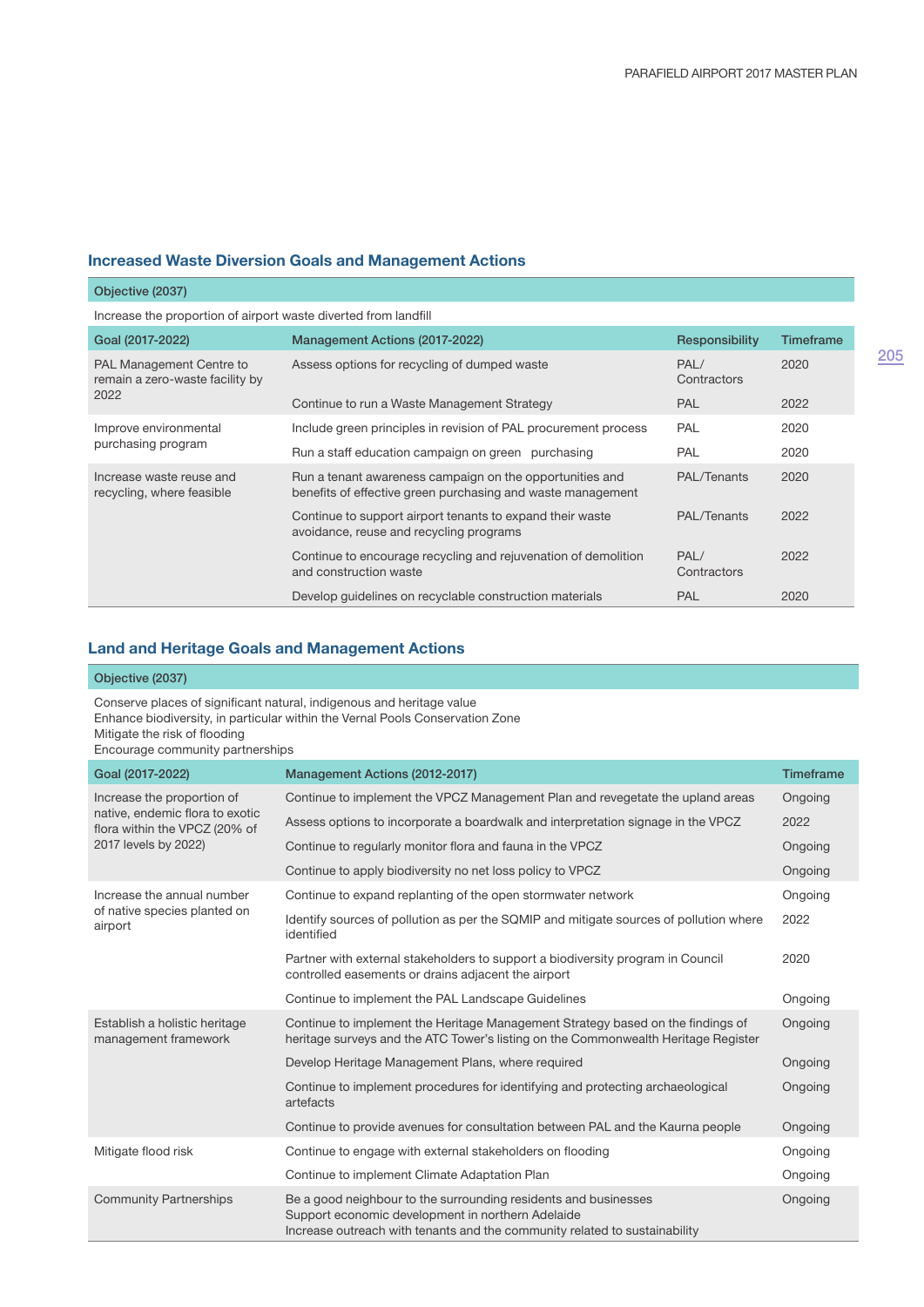# <sup>206</sup> **Community Partnerships Goals and Management Actions**

#### Objective (2037)

Be a good neighbour to the surrounding residents and businesses Support economic development in northern Adelaide Increase outreach with tenants and the community related to sustainability

| Goal (2017-2022)                                                                                          | <b>Management Actions (2017-2022)</b>                                                                                                                                      | <b>Timeframe</b> |
|-----------------------------------------------------------------------------------------------------------|----------------------------------------------------------------------------------------------------------------------------------------------------------------------------|------------------|
| Direct invest each year in to community<br>groups, not-for-profit organisations and<br>charities          | Continue to provide support through a targeted sponsorship program                                                                                                         | Ongoing          |
| Establish and maintain partnerships<br>with community, schools and tertiary<br>institutions               | Continue to offer a Commercial Pilots scholarship to a local northern Adelaide<br>student                                                                                  | Ongoing          |
|                                                                                                           | Partner with Education Agencies by participating in programs that assist in<br>creating a vocational bridge for young people transitioning from school to the<br>workforce | Ongoing          |
|                                                                                                           | Maintain a research partnership with University of South Australia                                                                                                         | Ongoing          |
|                                                                                                           | Establish a partnership with local schools to develop and deliver a curriculum<br>covering PAL's environmental sustainability program                                      | 2022             |
| Engage proactively with surrounding<br>residents and businesses, with<br>particular focus on noise impact | Continue to speak to local social, service and business groups                                                                                                             | Ongoing          |
|                                                                                                           | Improve the information on airport operations available on the website                                                                                                     | Ongoing          |
|                                                                                                           | Continue to facilitate the Fly Friendly program                                                                                                                            | Ongoing          |
|                                                                                                           | Develop and implement a community engagement strategy                                                                                                                      | 2022             |
|                                                                                                           | Continue to establish community-friendly spaces on airport                                                                                                                 | Ongoing          |
| Consult effectively with stakeholders on<br>land use planning                                             | Continue to facilitate consultation with stakeholders on Major Development<br>Plans                                                                                        | Ongoing          |
|                                                                                                           | Conduct the 2017 Master Plan consultation program with airport stakeholders                                                                                                | n/a              |
|                                                                                                           | Continue to host the Parafield Airport Consultative Committee and Planning<br>Coordination Forum                                                                           | Ongoing          |